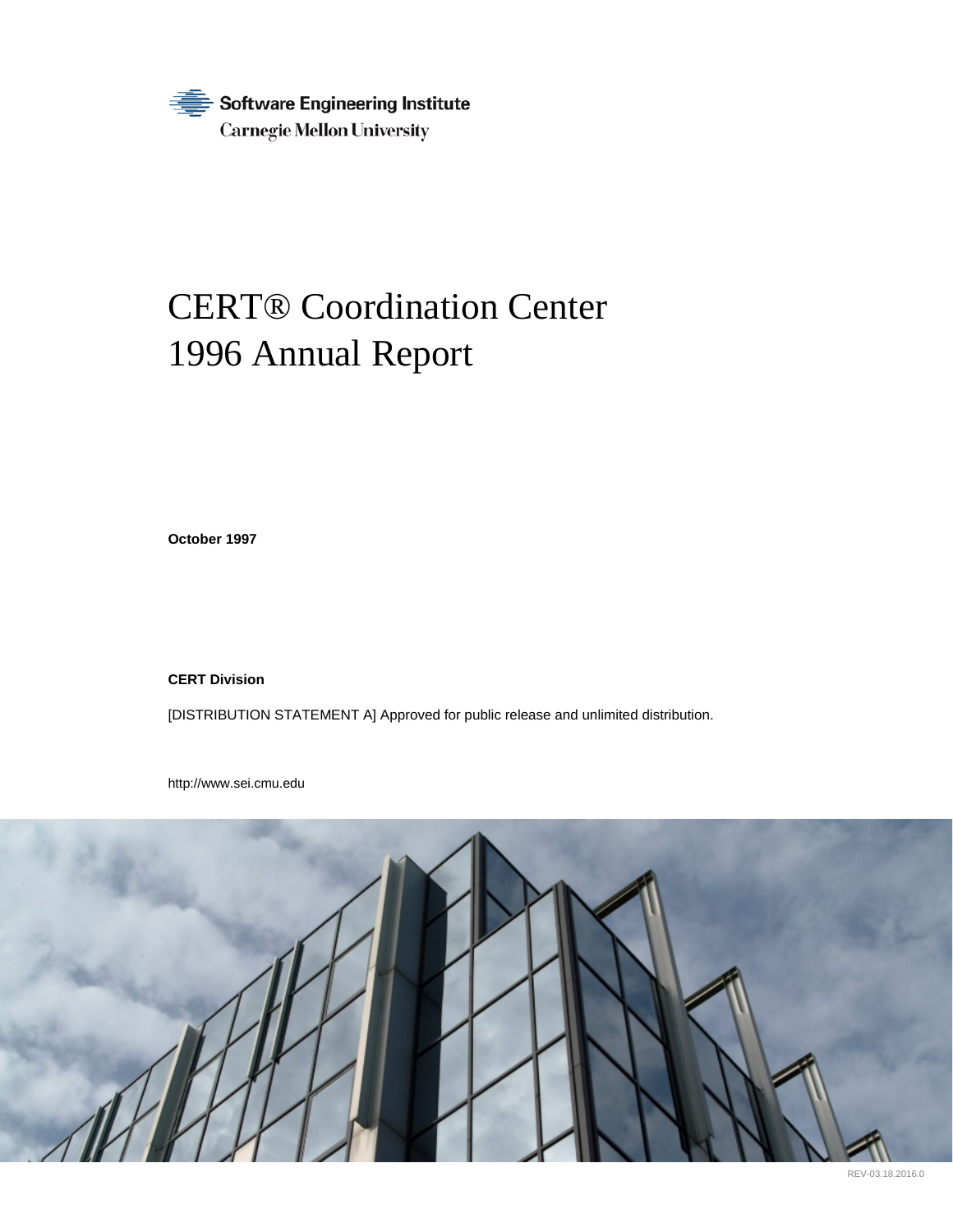[DISTRIBUTION STATEMENT A] Approved for public release and unlimited distribution. Copyright 2017 Carnegie Mellon University. All Rights Reserved.

This material is based upon work funded and supported by the Department of Defense under Contract No. FA8702-15-D-0002 with Carnegie Mellon University for the operation of the Software Engineering Institute, a federally funded research and development center.

The view, opinions, and/or findings contained in this material are those of the author(s) and should not be construed as an official Government position, policy, or decision, unless designated by other documentation.

References herein to any specific commercial product, process, or service by trade name, trade mark, manufacturer, or otherwise, does not necessarily constitute or imply its endorsement, recommendation, or favoring by Carnegie Mellon University or its Software Engineering Institute.

This report was prepared for the

SEI Administrative Agent AFLCMC/AZS 5 Eglin Street Hanscom AFB, MA 01731-2100

NO WARRANTY. THIS CARNEGIE MELLON UNIVERSITY AND SOFTWARE ENGINEERING INSTITUTE MATERIAL IS FURNISHED ON AN "AS-IS" BASIS. CARNEGIE MELLON UNIVERSITY MAKES NO WARRANTIES OF ANY KIND, EITHER EXPRESSED OR IMPLIED, AS TO ANY MATTER INCLUDING, BUT NOT LIMITED TO, WARRANTY OF FITNESS FOR PURPOSE OR MERCHANTABILITY, EXCLUSIVITY, OR RESULTS OBTAINED FROM USE OF THE MATERIAL. CARNEGIE MELLON UNIVERSITY DOES NOT MAKE ANY WARRANTY OF ANY KIND WITH RESPECT TO FREEDOM FROM PATENT, TRADEMARK, OR COPYRIGHT INFRINGEMENT.

[DISTRIBUTION STATEMENT A] This material has been approved for public release and unlimited distribution. Please see Copyright notice for non-US Government use and distribution.

This material may be reproduced in its entirety, without modification, and freely distributed in written or electronic form without requesting formal permission. Permission is required for any other use. Requests for permission should be directed to the Software Engineering Institute at permission@sei.cmu.edu.

CERT® and CERT Coordination Center® are registered in the U.S. Patent and Trademark Office by Carnegie Mellon University.

DM17-0052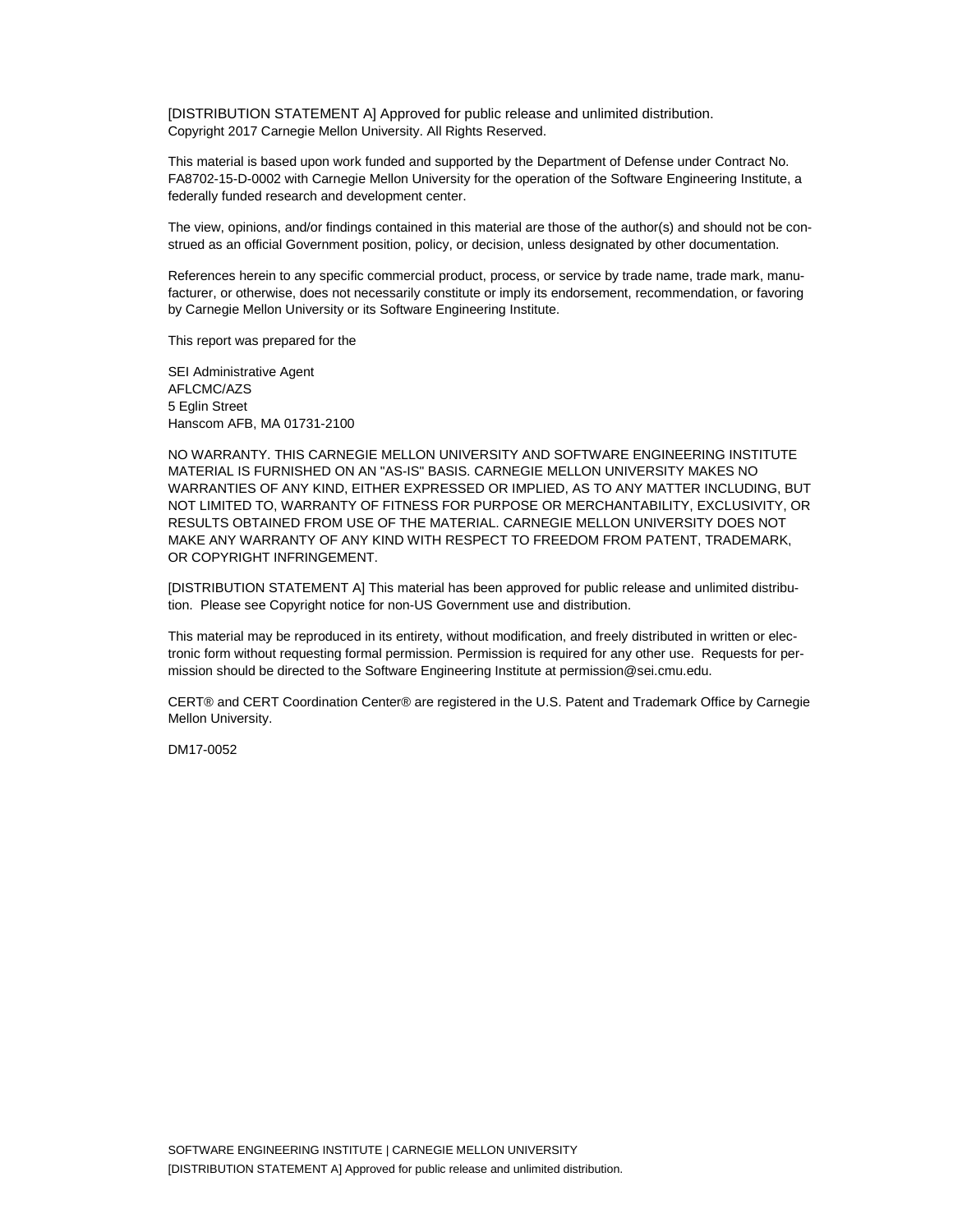## **Table of Contents**

| 1            | <b>Introduction</b>                     |                                                            | ii.          |
|--------------|-----------------------------------------|------------------------------------------------------------|--------------|
|              | 1.1                                     | Media Exposure                                             | iii.         |
| $\mathbf{2}$ |                                         | <b>Highlights of CERT/CC Activities and Services</b>       | v            |
|              | 2.1                                     | Incident Response                                          | $\mathsf{v}$ |
|              | 2.2                                     | FedCIRC                                                    | vii          |
|              | 2.3                                     | Publications                                               | viii         |
|              |                                         | Advisories<br>2.3.1                                        | viii         |
|              |                                         | Vendor-Initiated Bulletins<br>2.3.2                        | viii         |
|              |                                         | 2.3.3 CERT Summaries                                       | viii         |
|              | 2.4                                     | Training                                                   | viii         |
| 3            | <b>Advocacy &amp; Community Support</b> |                                                            | ix           |
|              | 3.1                                     | Advocacy                                                   | ix           |
|              | 3.2                                     | Forum of Incident Response and Security Teams              | ix           |
|              | 3.3 <sub>2</sub>                        | Internet Engineering Task Force                            | x            |
|              | 3.4                                     | <b>Vendor Relations</b>                                    | $\mathsf{x}$ |
|              | $3.5^{\circ}$                           | <b>Visitors</b>                                            | $\mathsf{x}$ |
|              |                                         | Appendix A: CERT Advisories Published in 1996              | хi           |
|              |                                         | Appendix B: CERT Vendor-Initiated Bulletins Issued in 1996 | xiv          |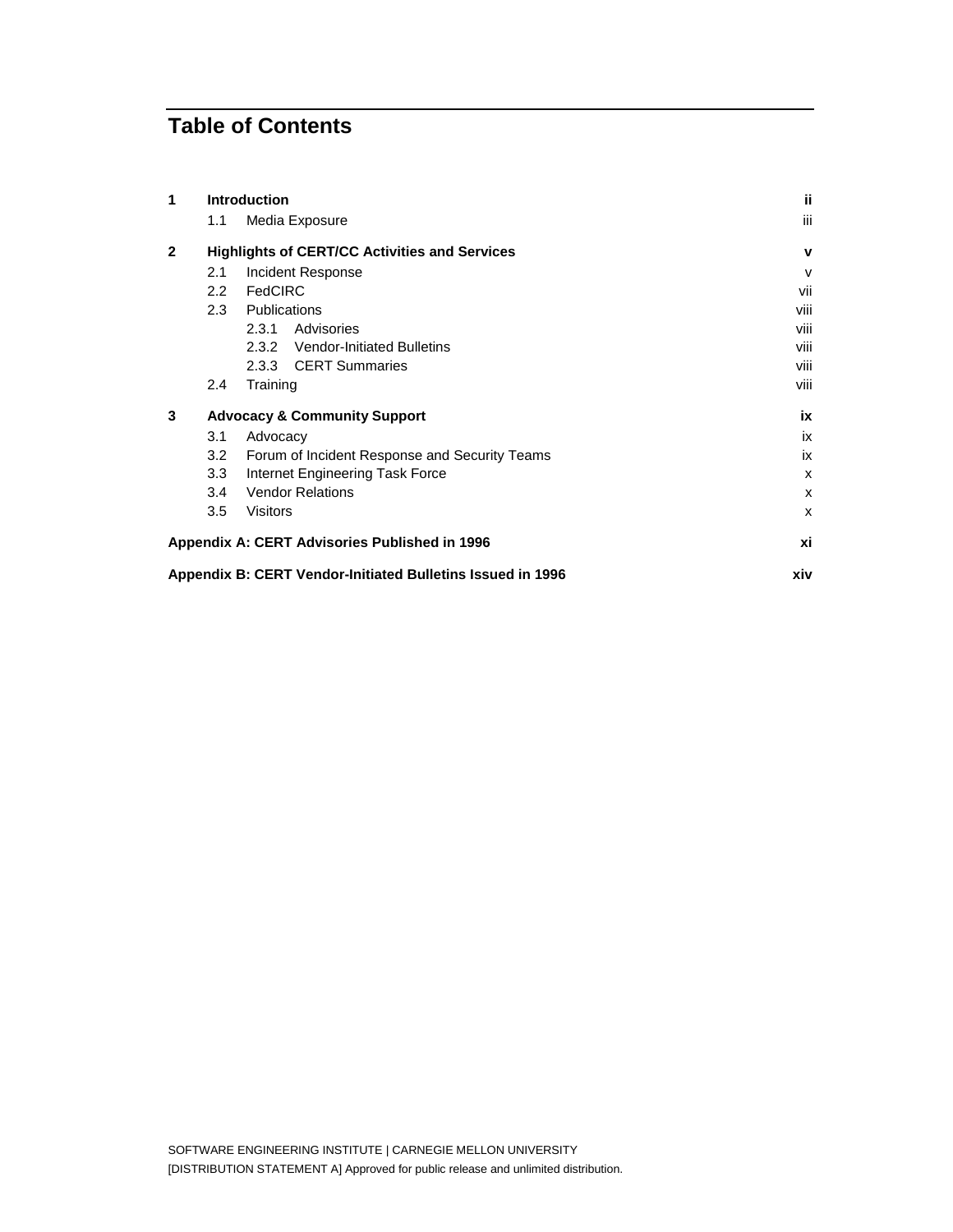## <span id="page-3-0"></span>**1 Introduction**

The CERT Coordination Center was formed by the Defense Advanced Research Projects Agency (DARPA) in November 1988 in response to the needs identified during an Internet security incident. Our charter is to work with the Internet community in detecting and resolving computer security incidents as well as taking steps to prevent future incidents. Our specific mission is to

- Provide a reliable, trusted, 24-hour, single point of contact for emergencies.
- Facilitate communication among experts working to solve security problems.
- Serve as a central point for identifying and correcting vulnerabilities in computer systems.
- Maintain close ties with research activities and conduct research to improve the security of existing systems.
- Initiate proactive measures to increase awareness and understanding of information security and computer security issues throughout the community of network users and service providers.

The CERT/CC is now part of the Networked Systems Survivability (NSS) Program at the Software Engineering Institute, Carnegie Mellon University. The primary goal of the NSS program is to ensure that appropriate technology and systems management practices are used to resist attacks on networked systems and to limit damage and ensure continuity of critical services in spite of successful attacks. Our main areas of activity for 1996 were security improvement, trust technology maturation, security incident handling, and information services.

**Security improvement** focuses on defining a security improvement model, a security improvement process, and a security improvement toolkit that are effective at protecting systems against current and emerging threats. To help organizations assess their security needs, we have developed a methodology for conducting information security evaluations. Field tests conducted in 1996 identified the following trends:

- movement to use of wide-area networks
- movement to distributed computing
- diffusion of system administration skill
- movement to improvement in products' ease of use, price, performance; little or no improvement in ease of management and secure administration

In the area of **trust technology**, we seek to improve the technical basis for identifying and preventing security flaws and for limiting the damage caused by successful attacks. Approaches that are effective at securing bounded systems (systems that are controlled by one administrative structure) are not effective at securing unbounded systems, such as the Internet. Therefore, our research concentrates on identifying software architecture and design practices that address security issues in unbounded systems. In 1996, the research group published an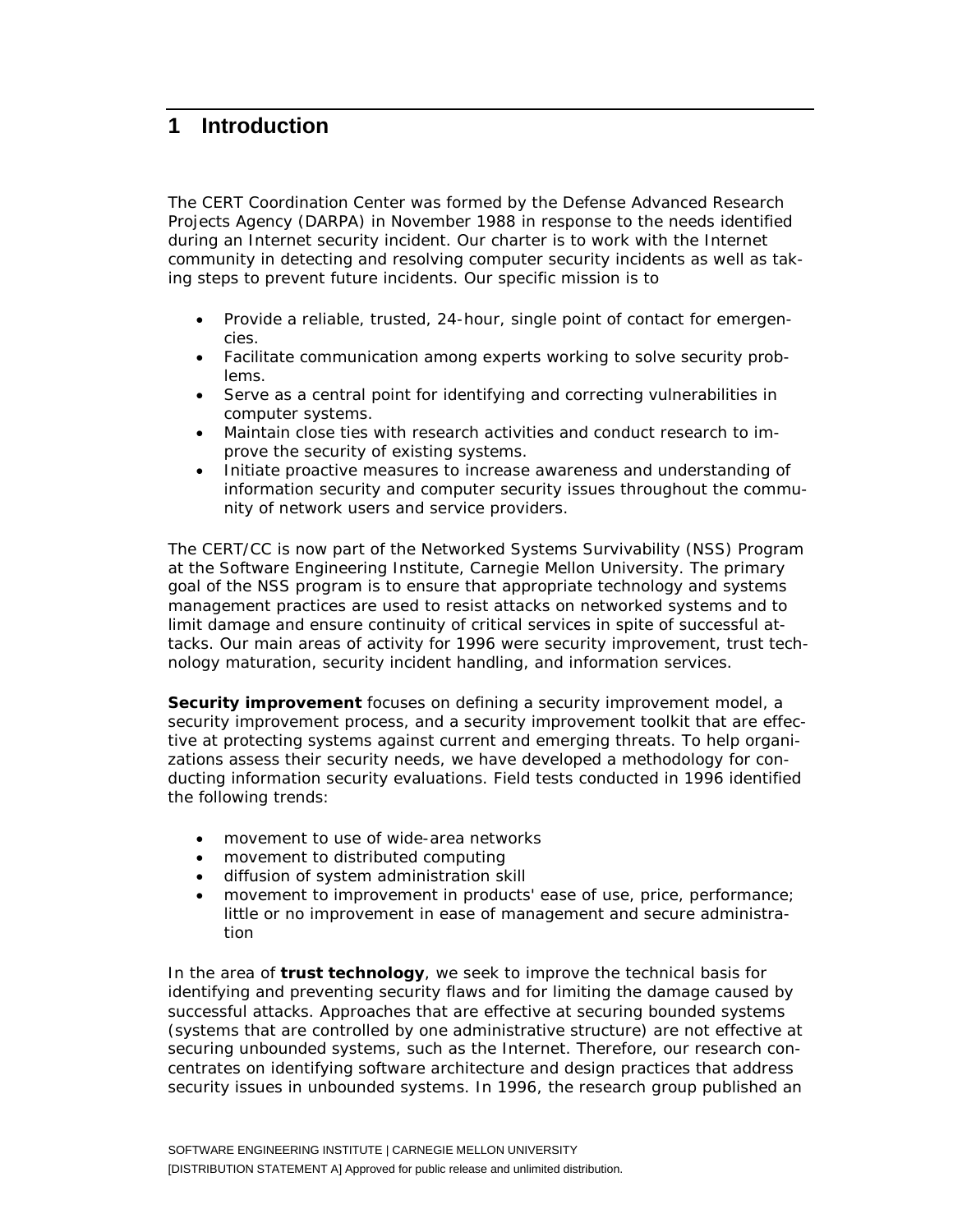overview of current work in survivable systems. This paper and other information are available on the CERT Web site at [http://www.cert.org/research/.](http://www.cert.org/research/)

**Incident response activities** include developing an infrastructure that is effective at improving Internet-connected systems' resistance to attack as well as detecting and resolving attacks on those systems. Our primary concern is identifying and resolving high-impact threats and vulnerabilities, such as:

- attacks on network infrastructure
- widespread or automated attacks
- attacks that involve new vulnerabilities, techniques, tools

Our ongoing computer security incident response activities help the Internet community deal with its immediate problems while allowing us to understand the scope and nature of the problems and of the community's needs. Our understanding of current security problems and potential solutions comes from this first-hand experience with compromised sites on the Internet and subsequent analysis of the security incidents, intrusion techniques, configuration problems, and software vulnerabilities. To increase awareness of security issues and help organizations improve the security of their systems, we continue to **disseminate information** through multiple channels:

- hotline: +1 412 268-7090
- email: [cert@cert.org](mailto:cert@cert.org)
- mailing list: [cert-advisory@cert.org](mailto:cert-advisory@cert.org)
- USENET newsgroup: [comp.security.announce](news:comp.security.announce)
- World Wide Web:<http://www.cert.org/>

#### <span id="page-4-0"></span>**Media Exposure**

Internet security issues continue to draw the attention of the media. Denial-ofservice attacks (described in CERT advisory CA-96.21, *TCP SYN Flooding*,) drew the most media attention this year. On September 19, the day we published the advisory, the lead story of the CNBC news program *Inside Business* featured a discussion of the denial-of-service attacks and a live interview with a member of our technical staff. In the days following advisory publication, articles appeared in the *New York Times*, *Wall Street Journal*, *Pittsburgh Post-Gazette*, and *Newsweek*. The CERT/CC staff was interviewed for *Good Morning, America*, a television news program on the ABC network. The segment on Internet security aired in June 1996.

The CERT/CC and staff members were also filmed for "Life on the Internet," an episode of *Business Security*. The half-hour episode was shown on the Canadian Discovery Channel in December 1996 and will be broadcast on the U.S. Discovery Channel sometime in 1997.

The CERT/CC was also referred to in most major U.S. newspapers and in a variety of other publications, including

- *Chronicle of Higher Education*
- *Communications Week*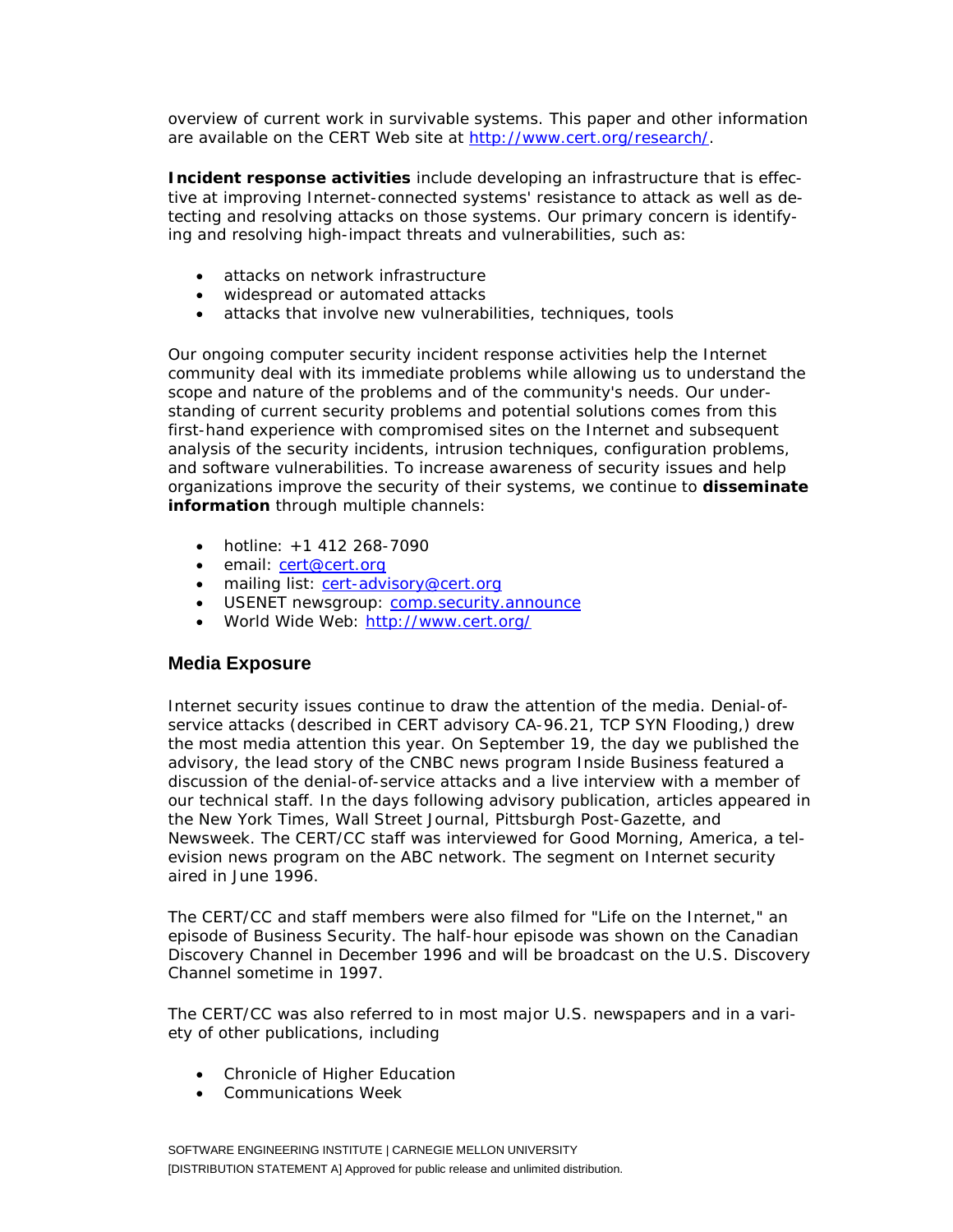- *Computer World*
- *Financial Times*
- *IEEE Computer*
- *Information Management and Computer Security*
- *InformationWeek*
- *LAN Times*
- *Network Computing*
- *Telecommunications*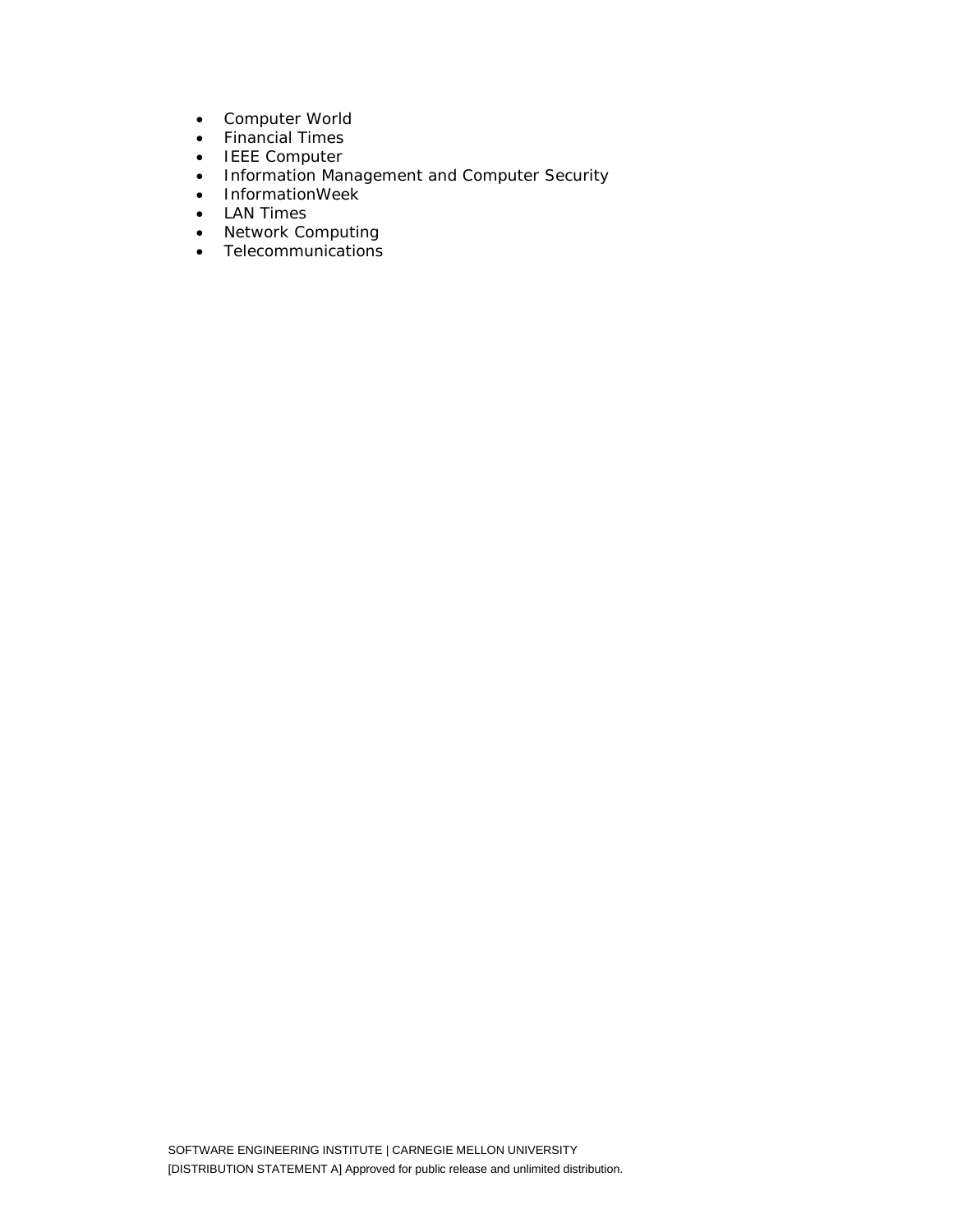## <span id="page-6-0"></span>**2 Highlights of CERT/CC Activities and Services**

### <span id="page-6-1"></span>**2.1 Incident Response**

From January through December 1996, the CERT Coordination Center received 31,268 email messages and 2,062 hotline calls reporting computer security incidents or requesting information. We received 345 vulnerability reports and handled 2,573 computer security incidents during this period. More than 10,700 sites were affected by these incidents. When a security breach occurs, the CERT incident response staff helps affected sites to identify and correct problems in their systems and to develop system safeguards and security policies. We coordinate with other sites affected by the same incident and, when an affected site explicitly requests, we facilitate communication with law enforcement and investigative agencies.

When we receive a vulnerability report, CERT vulnerability experts analyze the potential vulnerability, working with technology producers and vendors. We advise them of security deficiencies in their products, help them to resolve the problems, and facilitate the distribution of corrections to other response teams and to the Internet community at large.

Below, we describe some of the most serious intruder activities reported to the CERT/CC in 1996. Unfortunately, we continue to see the same problems in 1997.

#### • **cgi-bin/phf exploits**

At least weekly, and often daily, we saw reports of password files being obtained illegally by intruders who exploited a vulnerability in the PHF cgibin script. The phf program, which is installed by default with several implementations of httpd servers, contains a weakness that can allow intruders to execute arbitrary commands on the server. The most common attack involved an attempt to retrieve the httpd server's /etc/passwd file. Once the intruders retrieved the password file, they often attempted to crack the passwords found in the file. Sample scripts for exploiting this phf vulnerability have been widely posted on the Internet.

We were encouraged to see that many of the attacks reported at the end of the year failed (because the attacked sites had already removed the phf program). However, the steady reports of continuing attacks indicated that these phf exploits were still being widely attempted.

#### • **Linux exploits**

We saw an increase this year in break-ins and root compromises of Linux machines. In some cases, the intruders installed packet sniffers. In many of these incidents, the systems were misconfigured and/or the intruders exploited well-known vulnerabilities for which CERT advisories or Linux newsgroup posts or announcements had been published.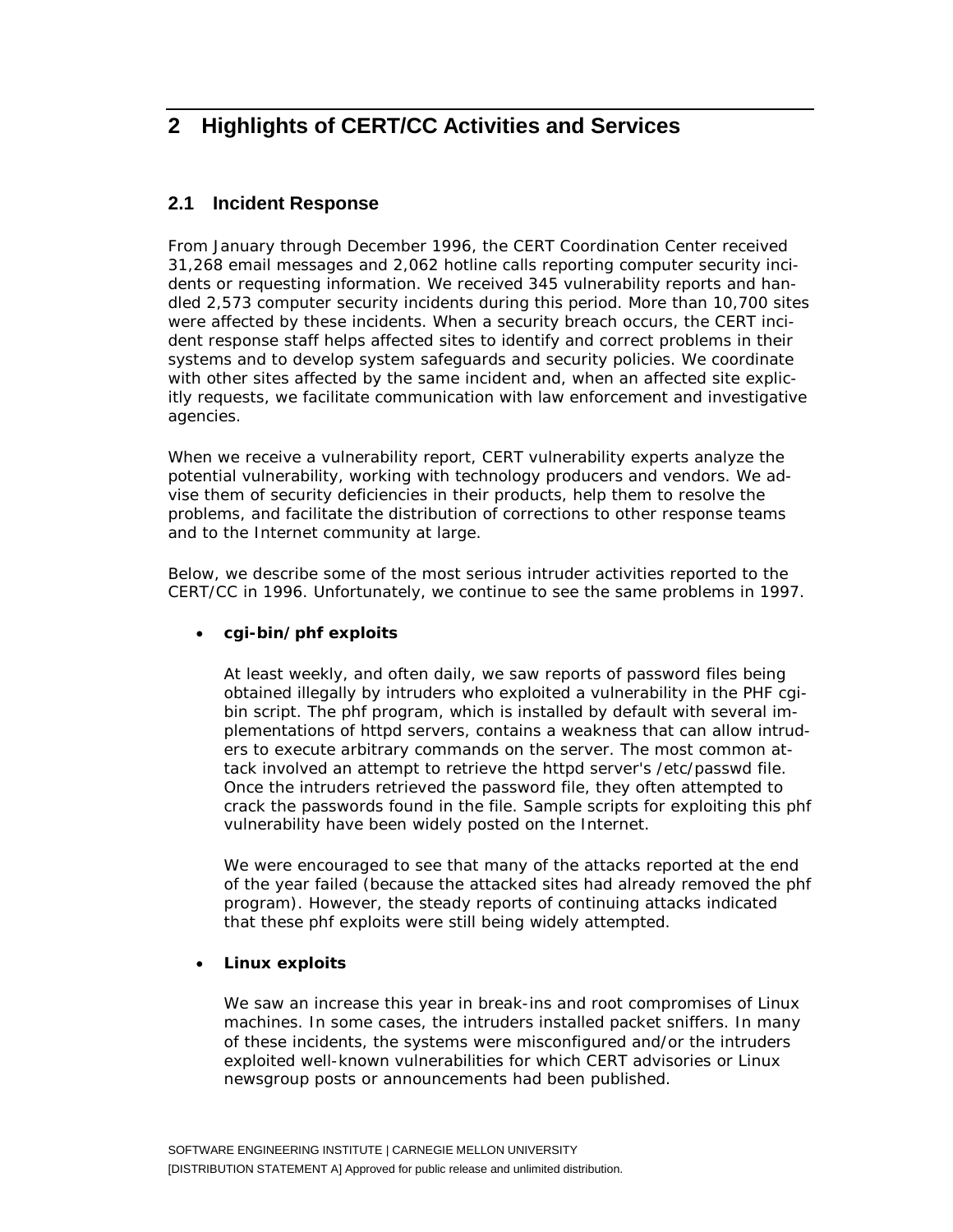#### • **Denial-of-service attacks**

Instructions for executing denial-of-service attacks and programs (exploitation scripts) for implementing such attacks were widely distributed this year. After this information was published, we noticed a significant and rapid increase in the number of denial-of-service attacks executed against sites. Intruders created TCP half-open connections, easily accomplished with IP spoofing. As a result, the data structure of the victim's server filled up, rendering the system unable to accept new incoming connections. Network service providers were often the targets for these attacks.

Other serious activities reported to the CERT/CC in 1996 are those we saw in 1995 as well, and continue to see in 1997.

#### • **Attacks on known vulnerabilities**

We regularly received reports of systems that were compromised by intruders who gained unauthorized access to root or other privileged accounts by exploiting widely known security vulnerabilities on systems that did not have appropriate patches installed and/or systems that were running old (unpatched) versions of the operating system. Intruders continued to use automated tools to probe for known vulnerabilities. For example, intruders used automated tools to scan sites for NFS and NIS vulnerabilities. They then used the information collected to compromise vulnerable computers.

#### • **Packet sniffers**

Intruders continued to install packet sniffers on root-compromised systems. These sniffers, used to collect account names and passwords, were frequently installed as part of a widely-available kit that also replaced common system files with Trojan horse programs. These kits provided "cookbook" directions that even novice, unskilled intruders could use to compromise systems. The Trojan horse binaries (du, ls, ifconfig, netstat, login, ps, and others) hid the intruders' files and sniffer activity on the system on which they were installed.

#### • **IP spoofing**

We continued to receive several reports each week of IP spoofing attacks. Intruders attacked by using automated tools that are becoming widespread on the Internet. Some sites incorrectly believed that they were blocking such spoofed packets, and others planned to block them but had not yet done so.

#### • **Sendmail attacks**

Intruders continued to attack the sendmail program. Unfortunately, some of these attacks were successful because sites were running old versions of sendmail and/or were not restricting the sendmail program mailer facility. The most current version of sendmail contains many security fixes.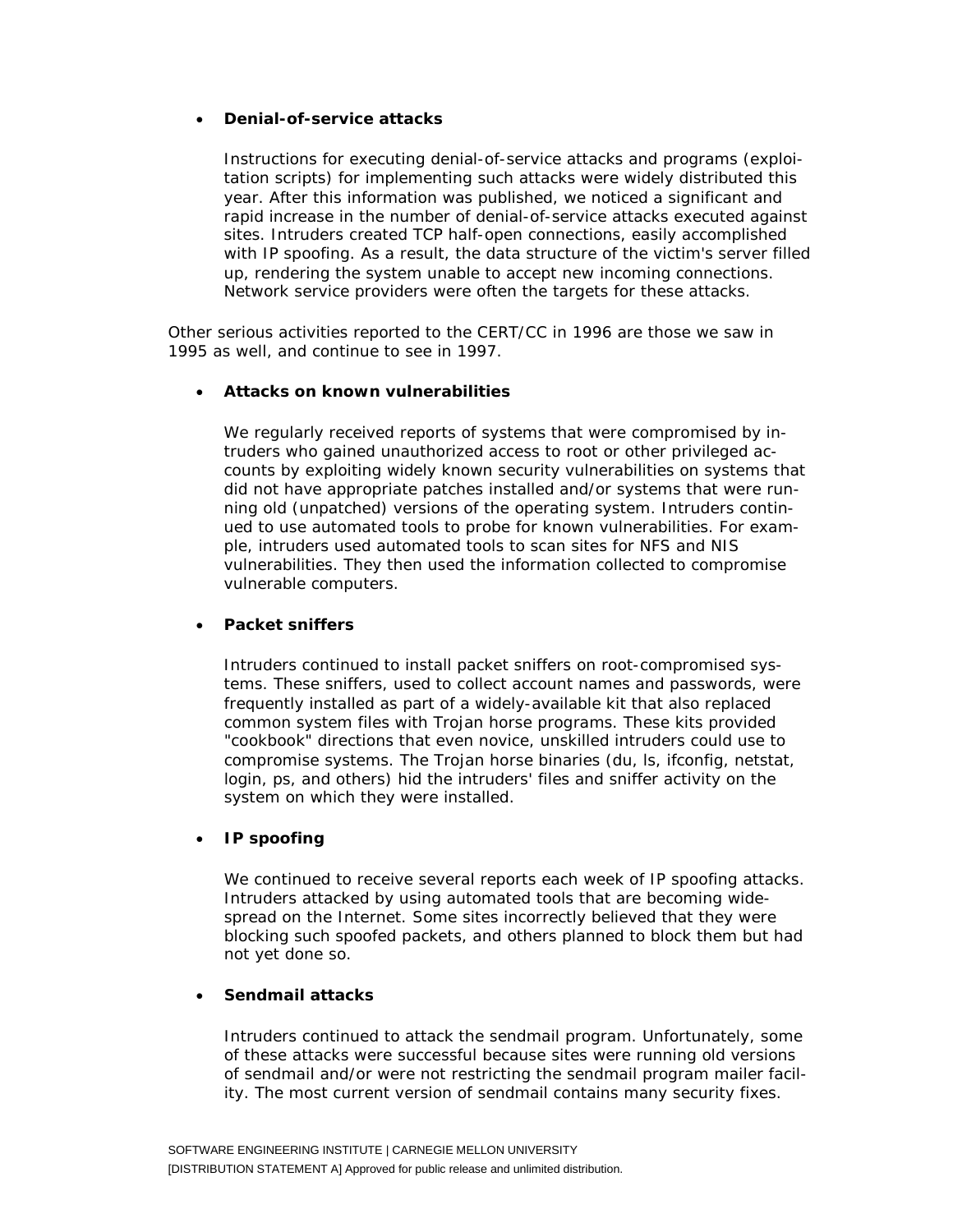Sendmail's program mailer facility can be restricted by using the sendmail restricted shell program (smrsh) or a program called mail.local. This year, the CERT/CC published three advisories relating to sendmail vulnerabilities.

This year, there was an increase in reports of problems that are outside the scope of the CERT/CC mission to address network security issues and improve the security of the Internet. We did, however, provide several pointers to help victims address their problems.

#### • **Software piracy**

We received frequent reports this year about compromised accounts and/or poorly configured anonymous FTP servers that were being used for exchanging pirated software. News of illegal collections of software circulates quickly within the intruder community, which focuses unwanted attention on the site used for software piracy. Although software piracy is beyond the scope of the CERT/CC mission, the compromised accounts are a separate security issue. The CERT/CC staff wrote a *tech tip* about how to configure anonymous FTP service.

#### • **Misuse of email**

Similarly, we saw in 1996 a large increase in the number of reports concerning email spoofing, bombing, and spamming. Although these are not considered network security problems, the CERT/CC staff did write *tech tips* discussing these email problems.

#### • **Viruses**

Reports of viruses, both real and hoaxes, increased this year. Viruses, though they may be transmitted over a network, are generally outside the current scope of our Internet security work. However, we have provided pointers to virus information in our FAQ (frequently asked questions.)

## <span id="page-8-0"></span>**2.2 FedCIRC**

FedCIRC, the Federal Computer Incident Response Capability, was established in 1996 as a joint effort of the National Institute of Standards and Technology (NIST), the CERT Coordination Center, and the Computer Incident Advisory Capability (CIAC). FedCIRC provides incident response and other security-related services to Federal civilian agencies.

Information about FedCIRC is available from [http://csrc.nist.gov/fedcirc/.](http://csrc.nist.gov/fedcirc/)

Agencies can contact FedCIRC by sending email to [fedcirc@fedcirc.nist.gov](http://www.preview.cert.org/annual_rpts/fedcirc@fedcirc.nist.gov) or calling the FedCIRC hotline at 412-268-6321.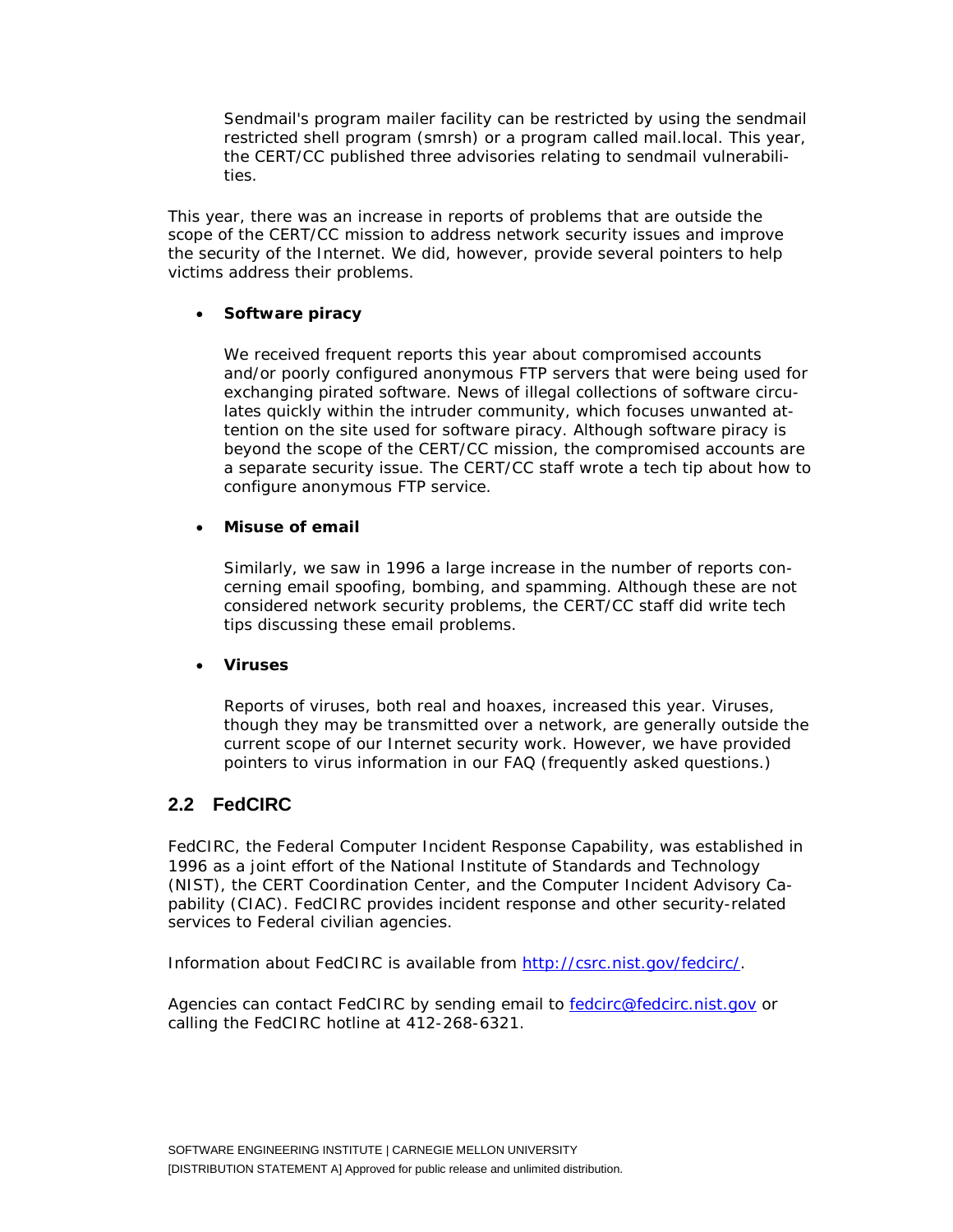#### <span id="page-9-0"></span>**2.3 Publications**

#### <span id="page-9-1"></span>**2.3.1 Advisories**

The CERT/CC published 27 advisories in 1996. Among the criteria for developing an advisory are the urgency of the problem, potential impact of intruder exploitation, and existence of a software patch or workaround. On the day of release, we send advisories to a mailing list and post them to the USENET newsgroup comp.security.announce.

The archive can be also be reached through the CERT Web server at [http://www.cert.org/.](http://www.cert.org/) To keep advisories current, we update them as we receive new information. A complete listing of the advisories issued during 1996 can be found in [Appendix A.](http://csauth-techxfer.sei.cmu.edu/asset_files/AnnualReport/1997_001_001_83542.html#AppA)

#### <span id="page-9-2"></span>**2.3.2 Vendor-Initiated Bulletins**

CERT vendor-initiated bulletins contain verbatim text from vendors describing security problems and their solutions. Through these bulletins, we help the vendors' security information get wide distribution quickly. The bulletins are distributed through the same channels as advisories.

Twenty bulletins were published in 1996. [Appendix B](http://csauth-techxfer.sei.cmu.edu/asset_files/AnnualReport/1997_001_001_83542.html#AppB) contains a complete listing.

#### <span id="page-9-3"></span>**2.3.3 CERT Summaries**

We publish the CERT Summary as part of our ongoing efforts to disseminate timely information about Internet security issues. Six summaries were issued in 1996. The primary purpose of the summary is to call attention to the types of attack currently being reported to the CERT incident handling staff. Each summary includes pointers to advisories or other publications that explain how to deal with the attacks. Each summary also contains a list of new and updated files available through the World Wide Web. Summaries are distributed in the same way as advisories and bulletins.

#### <span id="page-9-4"></span>**2.4 Training**

The one-day course, Internet Security for System and Network Administrators, was presented nine times this year, four times at the SEI and five at other locations (in San Francisco and Washington, D.C., and at the Defense Logistics Agency, PREPnet Security Day, and the USENIX Security Symposium). The course focuses on fundamental security practices for UNIX system administration and TCP/IP network administration. Course dates for 1997 can be found on the CERT Web site.

The CERT/CC held a three-day workshop, Incident Handling for Managers, to provide information and advice on building and managing an incident response capability.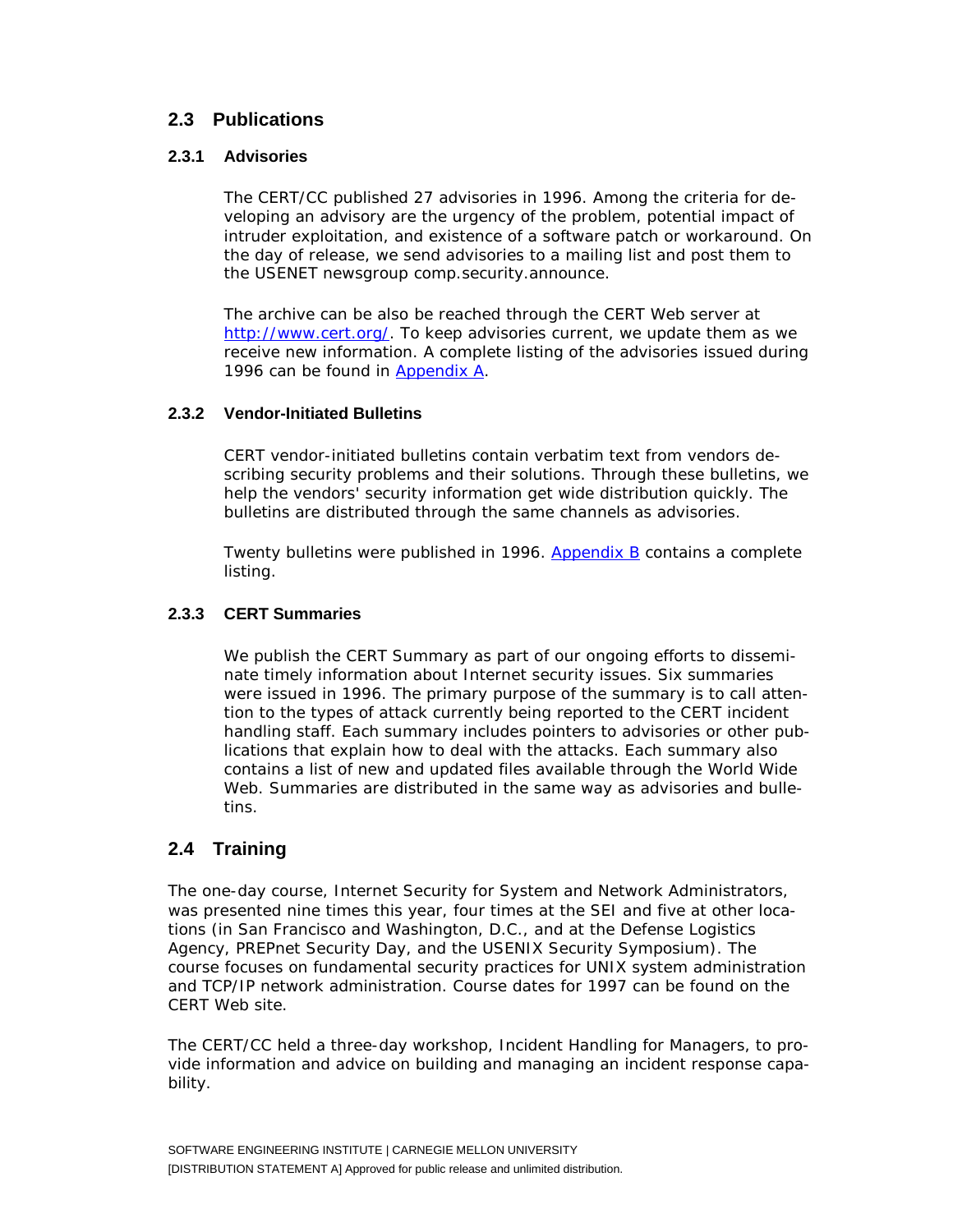## <span id="page-10-0"></span>**3 Advocacy & Community Support**

The CERT staff engages in a variety of activities to increase the Internet community's awareness of security issues. Our first-hand experience with security problems enables us to suggest pragmatic steps for improving the security of the attendees' systems; and, ultimately, their increased awareness will lead them to expect products with improved security characteristics. This change in customer attitude is necessary to give technology producers and vendors the incentive they need to invest in improving the security attributes of their products. A sample of these activities is in **Appendix C**.

## <span id="page-10-1"></span>**3.1 Advocacy**

On June 5, 1996, the manager of the NSS Program and CERT/CC testified before the U.S. Senate Governmental Affairs Committee, Permanent Subcommittee on Investigations, which is investigating the security of U.S. information systems. The information he provided includes recent trends: the increasing damage caused by intrusions, more knowledgeable intruders, increased use of automated attack tools, and a 2000% increase in computer incidents handled by the CERT Coordination Center since its establishment in 1988.

Staff members served as cluster coordinators for the High Assurance/Real-Time Cluster of the DARPA Evolutionary Design of Complex Software (EDCS) program. *Clusters* are groups of similar projects that have a basis for collaborative activities. The cluster coordinators facilitate the activities, help foster collaboration, and help plan future efforts.

A presentation to Department of Justice security contacts included discussion of current security incidents on the Internet, the changes in intruder expertise over time, and issues the security experts should address.

A member of our staff spent the fall semester as visiting faculty at Embry-Riddle Aeronautical University. He taught software engineering to graduate students and worked with the university's industrial affiliates and representatives of local industries to raise their awareness about network security and survivability.

#### <span id="page-10-2"></span>**3.2 Forum of Incident Response and Security Teams**

Members of the CERT/CC staff participated in the annual FIRST (Forum of Incident Response and Security Teams) Workshop held on July 28-August 1, 1996, in Santa Clara, California, USA. Contributions included a role-playing demonstration of incident response, a tutorial on starting an incident response team, presentations on the CERT Coordination Center vulnerability analysis and advisory development processes, an update on our incident response statistics, and participation on panels. CERT/CC members were also involved in the technical colloquia held by the Forum of Incident and Security Response Teams in March and October. The colloquia are informal gatherings of technical incident response team personnel for the exchange of technical information relevant to day-to-day team operation, interaction, and coordination. A CERT/CC staff member serves on the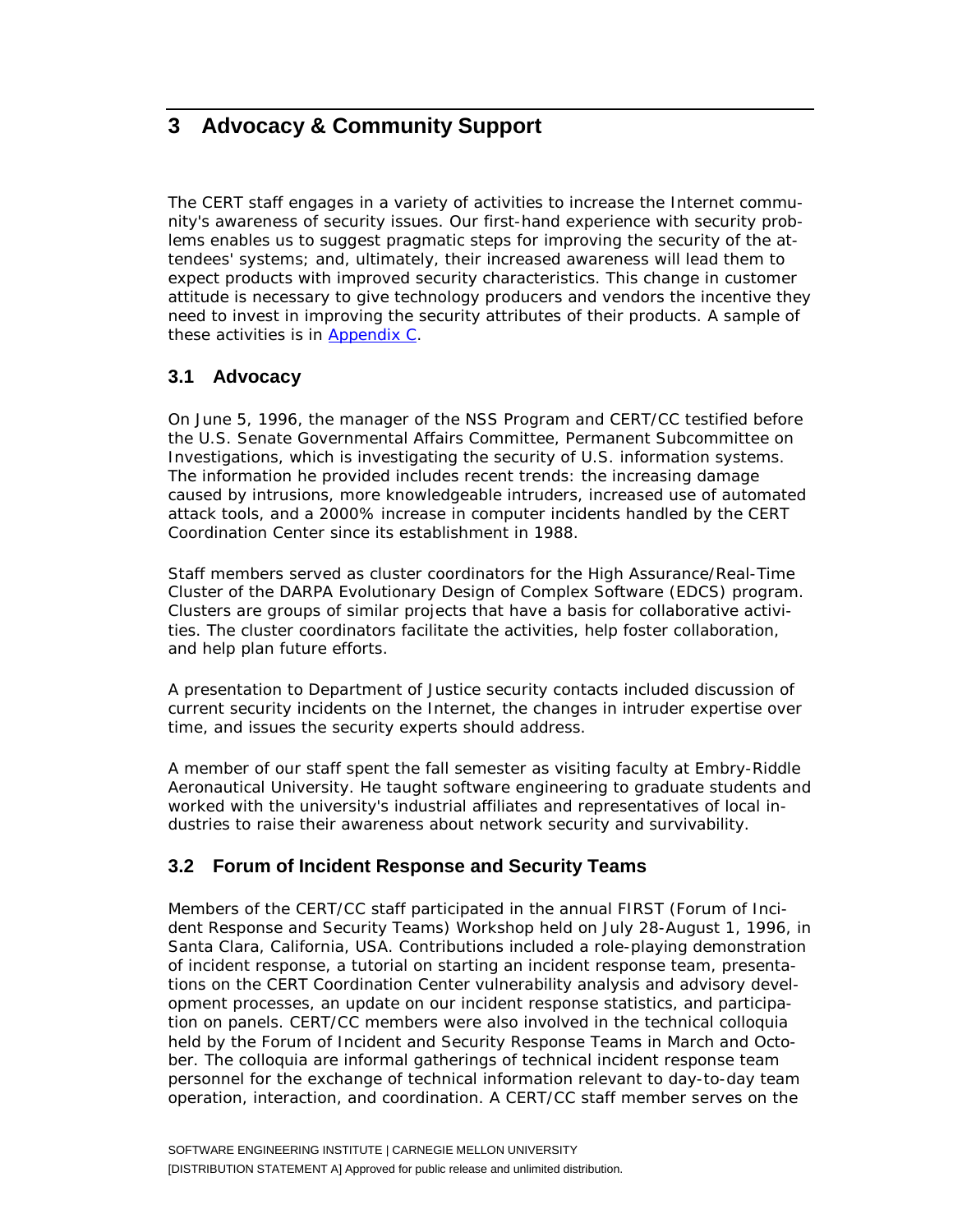FIRST Steering Committee. The committee, which has always included a representative from the CERT Coordination Center, meets quarterly and holds teleconferences each month in which there is no meeting.

A current list of FIRST members is available from [http://www.first.org/.](http://www.first.org/) As of January 1997, 59 teams belonged to FIRST, and membership applications for additional teams were pending.

#### <span id="page-11-0"></span>**3.3 Internet Engineering Task Force**

Staff members regularly attended this year's meetings of the Internet Engineering Task Force (IETF). One staff member chairs two working groups, which met during the meetings. One working group is revising the IETF site security handbook for system and network administrators, which is ready for publication. The other group is drafting guidelines for security incident response teams and technology vendors.

#### <span id="page-11-1"></span>**3.4 Vendor Relations**

CERT/CC has continued to work closely with technology producers to inform them of security deficiencies in their products and to facilitate and track their response to these problems. Staff members have worked to influence the vendors to improve the basic, as shipped, security within their products and to include security topics in their standard customer training courses. We interact with more than 40 vendors, as well as developers of freely available software such as sendmail and BIND. Vendors often provide information to the CERT/CC for inclusion in advisories. We summarize that information in an appendix for the benefit of the vendors' customers.

#### <span id="page-11-2"></span>**3.5 Visitors**

The CERT Coordination Center hosted visits from newly formed incident response teams from Finland, Spain, and Brazil. Members of those teams spent a day getting advice on setting up a team, defining policies and procedures, and collecting statistics. In addition, the CERT/CC staff visited CERT-NL, the response team for the Netherlands and met with DFN-CERT, the German team, as well as several teams from the United States. During these meetings, technical, research, and procedural information was exchanged.

These visits are part of our effort to strengthen the worldwide incident handling infrastructure. We have found that visits such as this are vital to inter-team cooperation, enabling geographically dispersed teams to build trusting relationships and establish increasingly effective ways to cooperate and share workloads.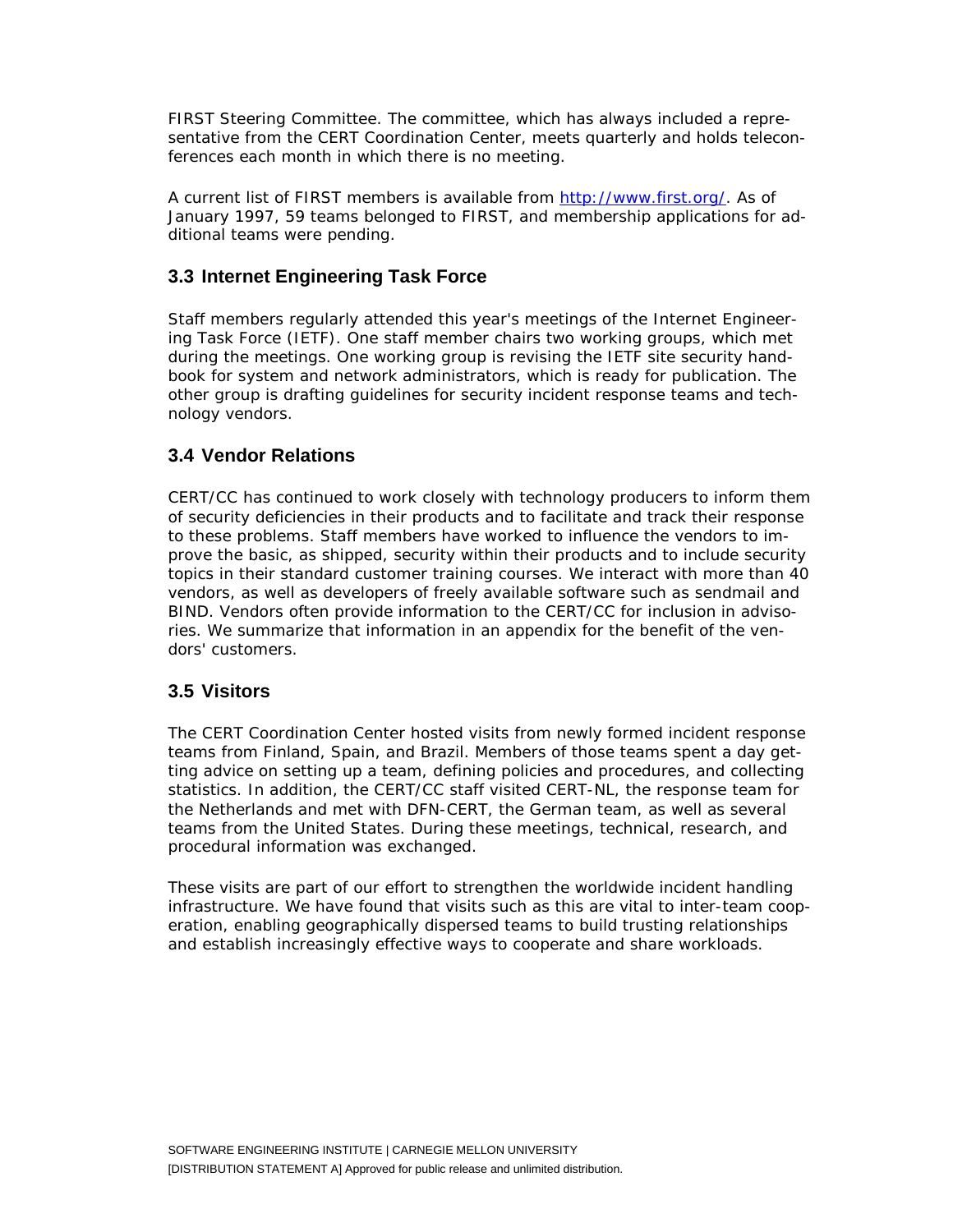## <span id="page-12-0"></span>**Appendix A: CERT Advisories Published in 1996**

The following advisories were published in 1996. We update the advisories as necessary.

#### **CA-96.01 UDP Port Denial-of-Service Attack**

This advisory describes UDP port denial-of-service attacks, for which an exploitation script has been publicly posted. The advisory includes a workaround.

#### **CA-96.02 BIND Version 4.9.3**

This advisory provides information about version 4.9.3 of BIND and the vulnerabilities it addresses. The advisory appendix contains information from vendors.

#### **CA-96.03 Vulnerability in Kerberos 4 Key Sever**

This advisory describes a problem with the Kerberos 4 key server, points to patches, and provides vendor information.

#### **CA-96.04 Corrupt Information from Network Servers**

This advisory describes a vulnerability in network servers that can lead to corrupt information. The advisory includes information on subroutines for validating host names and IP addresses, patches for sendmail, and the status of vendor activity relating to the problem.

#### **CA-96.05 Java Implementations Can Allow Connections to an Arbitrary Host**

This advisory describes a vulnerability in the Netscape Navigator 2.0 Java implementation and in Release 1.0 of the Java Developer's Kit from Sun Microsystems, Inc. Workarounds and pointers to a patch are included.

#### **CA-96.06 Vulnerability in NCSA/Apache CGI example code**

This advisory describes a problem with example CGI code, as found in the NCSA 1.5a-export and APACHE 1.0.3 httpd, and possibly previous distributions of both servers. Workarounds are provided.

#### **CA-96.07 Weaknesses in Java Bytecode Verifier**

This advisory describes a vulnerability in the Java bytecode verifier portion of Sun Microsystems' Java Development Kit (JDK) 1.0 and 1.0.1. Workarounds are provided for this product and Netscape Navigator 2.0 and 2.01, which have the JDK built in.

#### **CA-96.08 Vulnerabilities in PCNFSD**

This advisory describes a vulnerability in the pcnfsd program (also known as rpc.pcnfsd). A patch is included.

#### **CA-96.09 Vulnerability in rpc.statd**

This advisory describes a vulnerability in the rpc.statd (or statd) program that allows authorized users to remove or create any file that a root user can. Vendor information is included.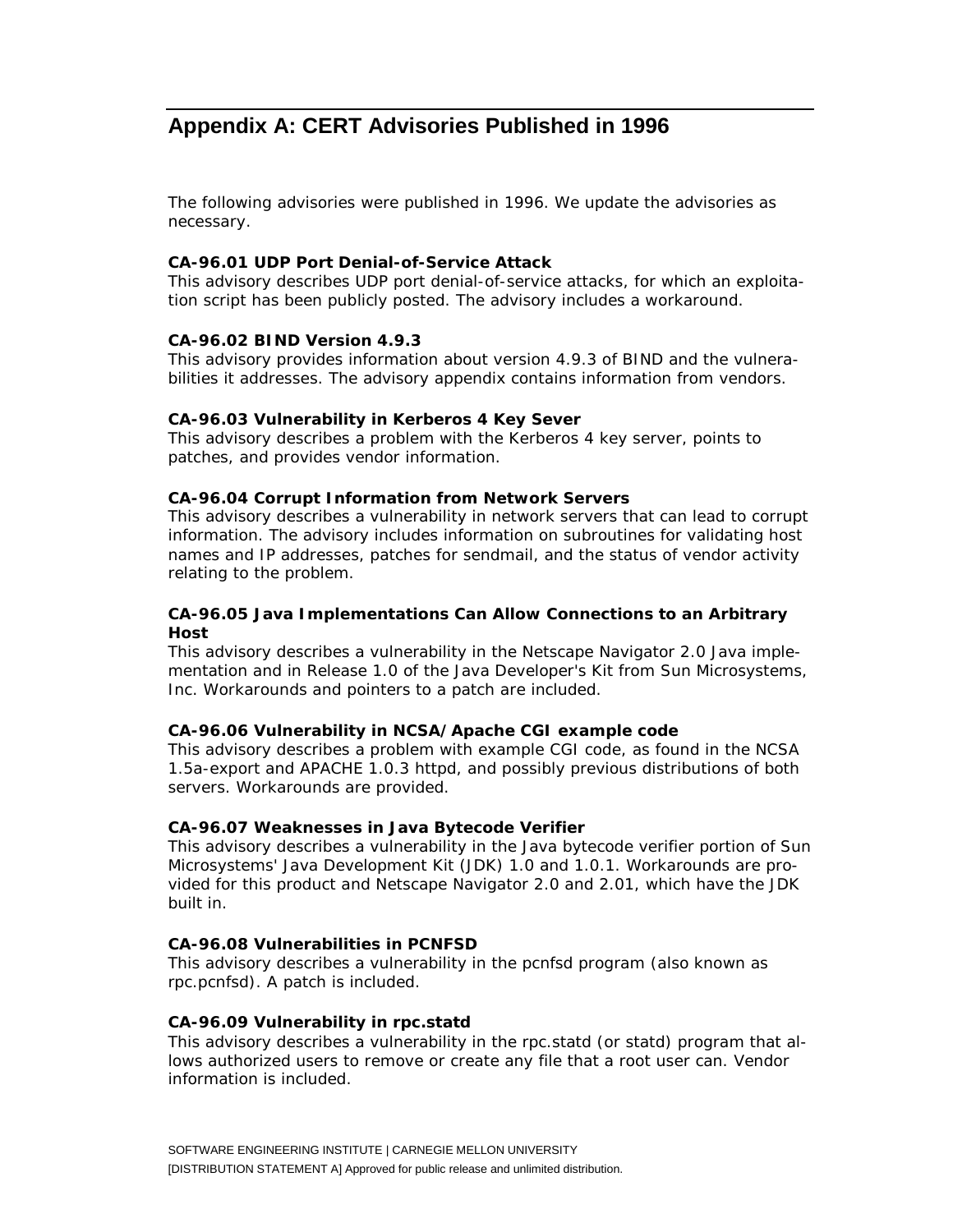#### **CA-96.10 NIS+ Configuration Vulnerability**

This advisory was originally released as AUSCERT advisory AA-96.02a. It describes a vulnerability and workarounds for versions of NIS+ in which the access rights on the NIS+ passwd table are left in an unsecure state.

#### **CA-96.11 Interpreters in CGI bin Directories**

This advisory warns users not to put interpreters in a Web server's CGI bin directory and to evaluate all programs in that directory.

#### **CA-96.12 Vulnerability in suidperl**

This advisory describes a vulnerability in systems that contain the suidperl program and that support saved set-user-ID and saved set-group-ID. Patch information is included.

#### **CA-96.13 Vulnerabilities in the dip program**

This advisory describes a vulnerability in the dip program, which is shipped with most Linux systems. Other UNIX systems may also use it. Pointers to dip 3.3.7 are included.

#### **CA-96.14 Vulnerability in rdist**

\*\* This advisory supersedes CA-91:20 and CA-94:04. \*\* It describes a vulnerability in the lookup subroutine of rdist, for which an exploitation script is available. Vendor information and a pointer to a new version of rdist are included.

#### **CA-96.15 Vulnerability in Solaris 2.5 KCMS programs**

This advisory describes a vulnerability in the Solaris 2.5 kcms programs and suggests a workaround.

#### **CA-96.16 Vulnerability in Solaris admintool**

This advisory describes a vulnerability in the Solaris admintool and gives a workaround.

#### **CA-96.17 Vulnerability in Solaris vold**

This advisory describes a vulnerability in the Solaris volume management daemon (vold) and gives a workaround.

#### **CA-96.18 Vulnerability in fm\_fls**

This advisory reports a configuration problem in the floating license server for Adobe FrameMaker (fm\_fls). A workaround is provided.

#### **CA-96.19 Vulnerability in expreserve**

\*\* This advisory supersedes CA-93:09 and CA-93:09a. \*\* It provides information about a vulnerability in the expreserve utility. A workaround and vendor information are included.

#### **CA-96.20 Sendmail Vulnerability**

This advisory describes a vulnerability in all versions of sendmail prior to 8.7.6, and includes a workaround and patch information.

#### **CA-96.21 TCP SYN Flooding**

\*\* This advisory supersedes the IP spoofing portion of CA-95:01. \*\* It describes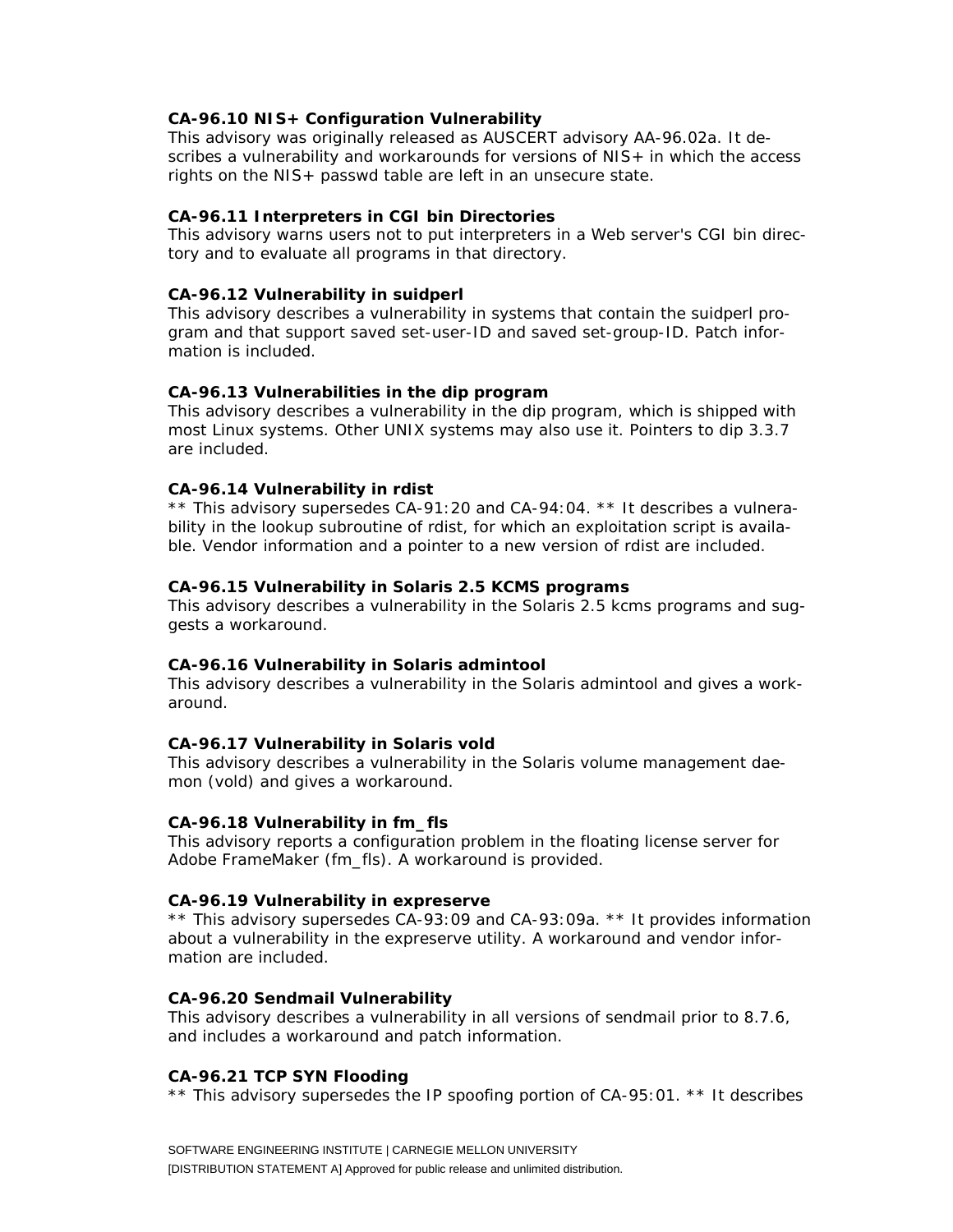denial-of-service attacks through TCP SYN flooding and IP spoofing. Advice about filtering is included.

#### **CA-96.22 Vulnerabilities in bash**

This advisory addresses two problems with the GNU Project's Bourn Again SHell (bash): one in yy\_string\_get() and one in yy\_readline\_get().

#### **CA-96.23 Vulnerability in WorkMan**

This advisory describes a vulnerability in the WorkMan compact disc-playing program that affects UNIX System V Release 4.0 and derivatives and Linux systems.

#### **CA-96.24 Sendmail Daemon Mode Vulnerability**

It describes a security problem relating to the daemon mode in sendmail 8.7 through 8.8.2. The advisory also includes a note about two vulnerabilities in versions 8.8.0 and 8.8.1; these have been fixed as well.

#### **CA-96.25 Sendmail Group Permissions Vulnerability**

The advisory describes a security problem affecting sendmail version 8 relating to group-writable files. Vendor patches and a workaround are included.

#### **CA-96.26 Denial-of-Service Attack via ping**

This advisory describes a denial-of-service attack using large ICMP datagrams issued via the ping command. Vendor information is included.

#### **CA-96.27 Vulnerability in HP Software Installation Programs**

This advisory describes a vulnerability in Hewlett-Packard SD-UX that may allow local users to gain root privileges. A workaround is included.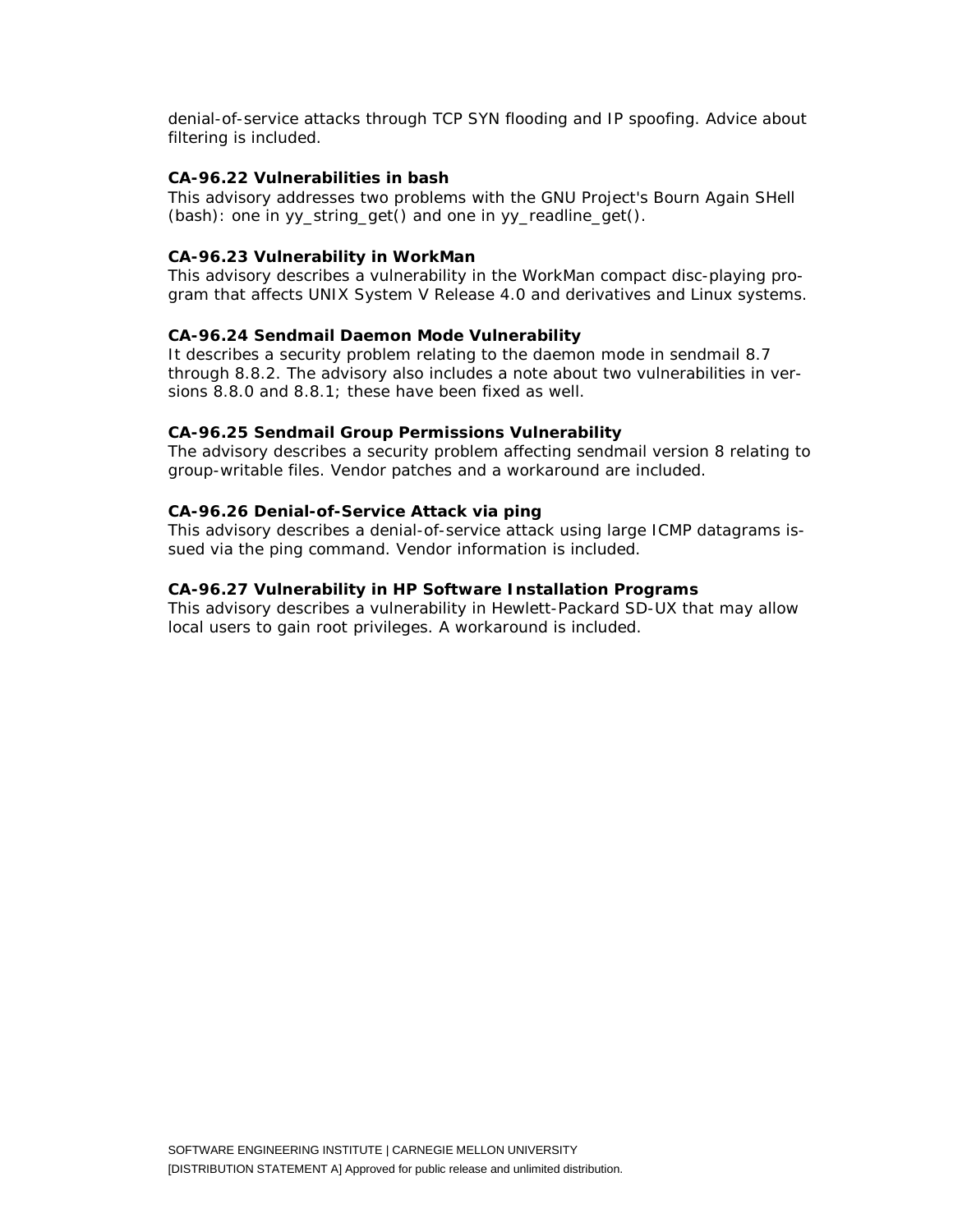## <span id="page-15-0"></span>**Appendix B: CERT Vendor-Initiated Bulletins Issued in 1996**

The following vendor-initiated bulletins were published in 1996. Vendors publish many more bulletins than these. The CERT vendor-initiated bulletins contain vendor information that particularly warrants the widespread dissemination that CERT/CC provides.

#### **VB-96.01 Newest version of splitvt**

Vulnerability information on splitvt versions lower than 1.6.3, locations of the latest version (1.6.3), and an interim workaround to apply until you can install that version.

#### **VB-96.02 Incorrect Permissions on Packing Subsystem**

Vulnerability information on the *ATT Packaging Utility* and security measures to take on all SGI systems running IRIX 5.2, 5.3, 6.0, 6.0.1, and 6.1.

#### **VB-96.03 Installation scripts in several SunSoft demo CDs**

Vulnerability information and workaround for a potential security weakness on some SunSoft demo CDs for Catalyst CDWARE; SunSoft Developer CD, Premiere Issue; and Business Solutions.

#### **VB-96.04 BSD/OS 2.0/2.0.1 kernel vulnerability**

Information about a vulnerability in the BSD/OS 2.0/2.0.1 kernel and a pointer to the patch.

#### **VB-96.05 OSF/1 dxconsole vulnerability**

Advisory from Digital Equipment about a potential security vulnerability with dxconsole for OSF/1 V2.0 thru V3.2C and pointers to patches.

#### **VB-96.06 unauthorized access via mount\_union/mount\_msdos (vfsload)**

Information about a problem in FreeBSD versions 2.0 through 2.2-CURRENT, related to unauthorized access via mount\_union / mount\_msdos (vfsload).

#### **VB-96.07 system stability compromise via mount\_union program**

Information about a problem in FreeBSD versions 2.0 through 2.2-CURRENT, related to unauthorized access via mount union / mount msdos (vfsload).

#### **VB-96.08 IRIX 5.3, 6.1, 6.2 Desktop Permissions**

Panel Information about a vulnerability in the IRIX 5.3, 6.1, and 6.2 operating systems regarding the permissions tool under the IRIX desktop environment.

#### **VB-96.09 Security Compromise from Man Page Utility**

Information about a vulnerability in the manual page reader for FreeBSD 2.0, 2.0.5, 2.1, 2.1-stable, and 2.2-current.

#### **VB-96.10 Patch for kernel security issue**

Information from The Santa Cruz Operation, Inc. about a problem in a kernel error handling routine. A patch is provided.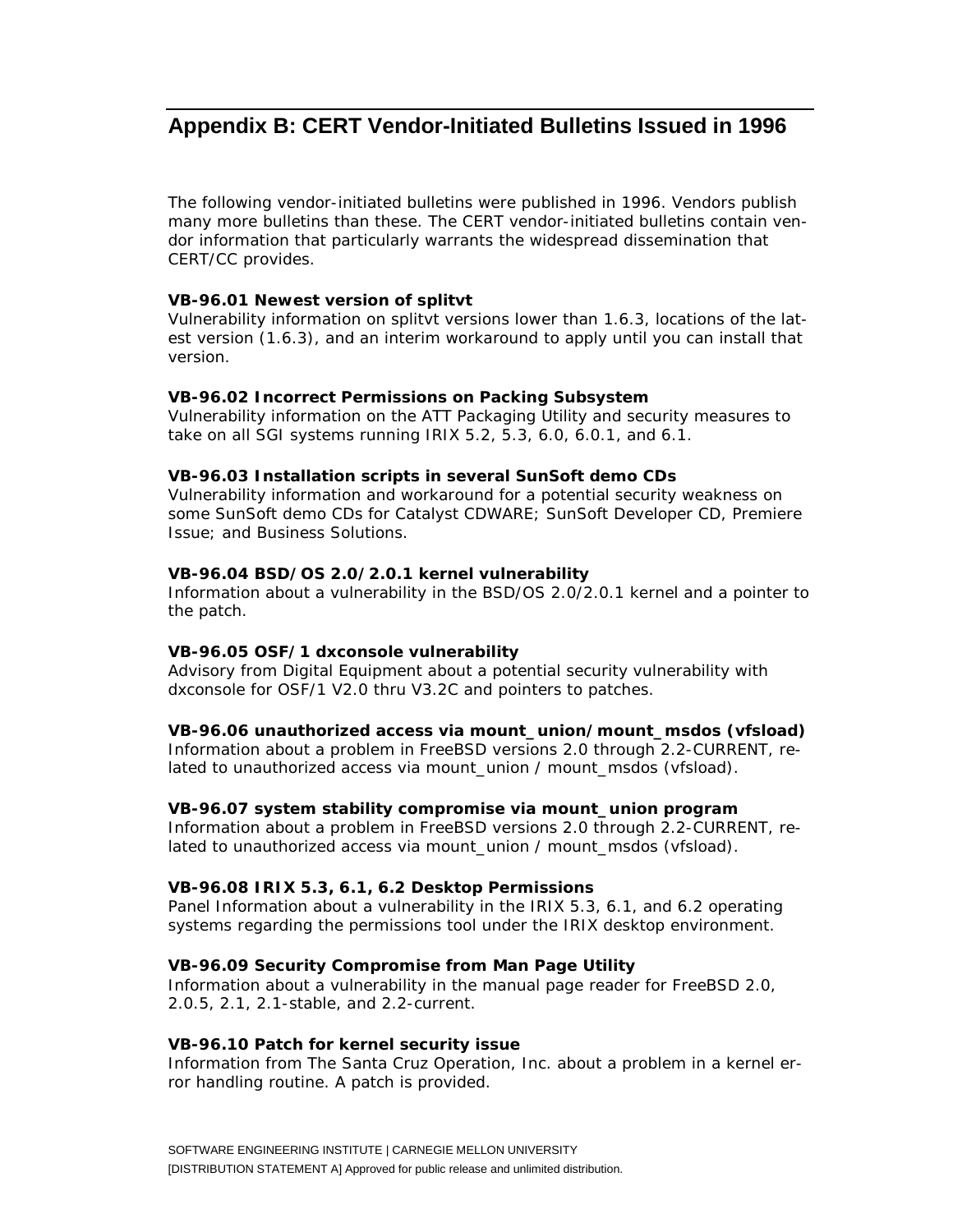#### **VB-96.11 Security compromise from ppp**

Information from FreeBSD, Inc. on a vulnerability in the ppp program. Patch information is included.

#### **VB-96.12** *Trojan Horse* **vulnerability via rz program**

Information from FreeBSD, Inc. on a Trojan horse vulnerability via the rz program. A workaround is included.

#### **VB-96.13 Security Vulnerability in elm**

Information from the Hewlett-Packard Company on vulnerabilities in the elm executable. Patch information is included.

#### **VB-96.14 IRIX Visual Admin/User Programs**

Information from Silicon Graphics Inc. about vulnerabilities in the visual admin and user tool programs used in the IRIX operating systems versions 5.2, 5.3, 6.1, and 6.2. Patch information is included.

#### **VB-96.15 Patch for system call security issue**

Information from Silicon Graphics Inc. about vulnerabilities in the visual admin and user tool programs used in the IRIX operating systems versions 5.2, 5.3, 6.1, and 6.2. Patch information is included.

#### **VB-96.16 Solaris AFS/DFS Integrated login bug if user is in too many groups**

Information from Transarc Corp. about a problem with a Solaris AFS/DFS Integrated login bug if the user is in too many groups.

#### **VB-96.17 Linux Security FAQ Update**

Linux Security FAQ Update from Alexander Yuriev. Includes information about a mount/umount vulnerability.

#### **VB-96.18 Vulnerabilities in libc and libnsl libraries**

Information from Sun Microsystems, Inc. about vulnerabilities in the libc and libnsl libraries.

#### **VB-96.19 Possible Vulnerabilities in systour and OutOfBox**

Information from Silicon Graphics Inc. about vulnerabilities in the systour and OutOfBox subsystems.

#### **VB-96.20 Security Vulnerabilities in HP Remote Watch**

Information from Hewlett-Packard Company about vulnerabilities in HP Remote Watch. These vulnerabilities allow unauthorized root access.

## • **Appendix C: Examples of External Events 1996**

The CERT Coordination Center staff members were invited to give presentations at conferences, workshops, and meetings during 1996. This has been found to be an excellent tool to educate attendees in the area of network information system security and incident response. 1996 transition efforts included involvement in events such as these: